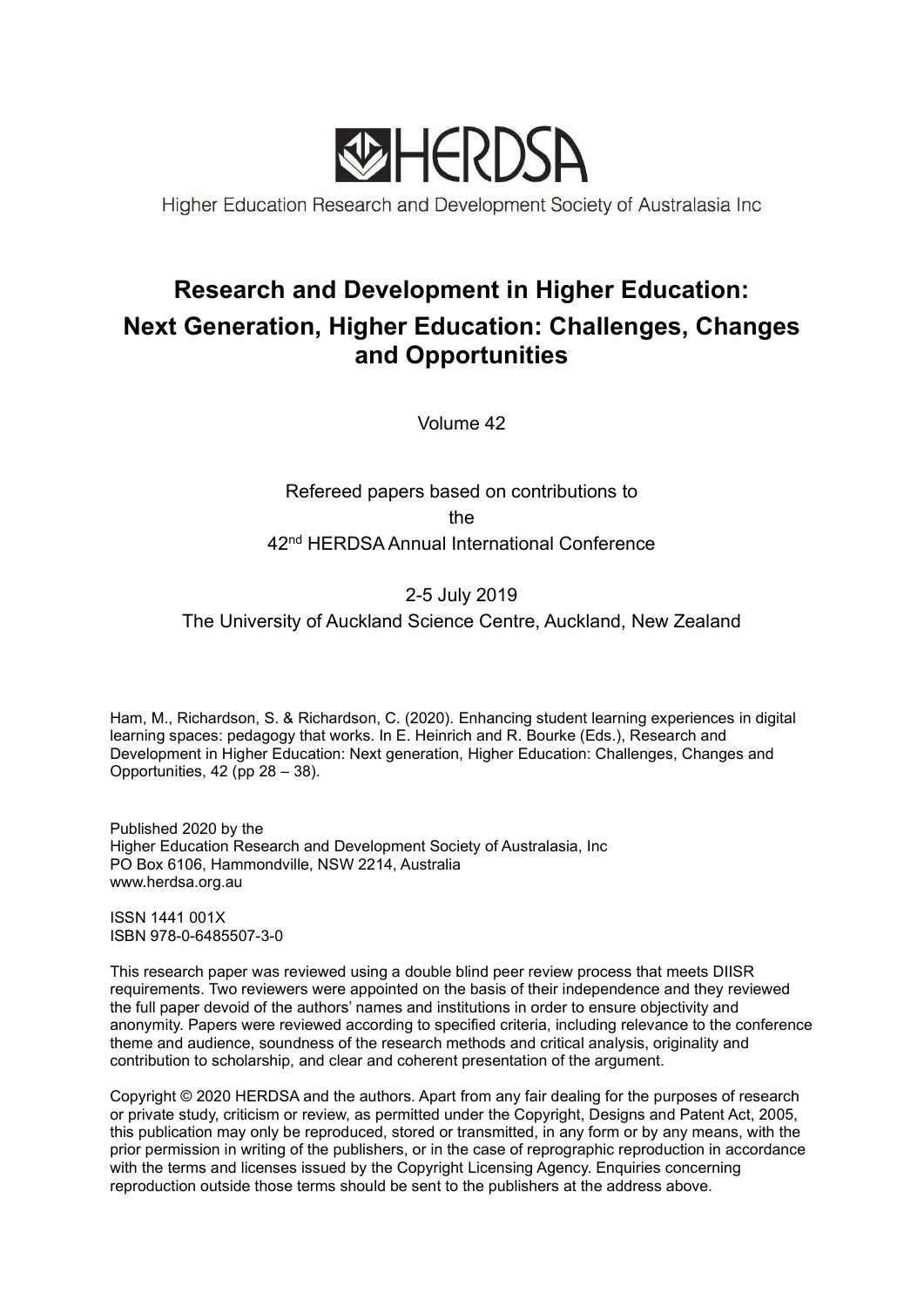# Enhancing student learning experiences in digital learning spaces: pedagogy that works

Miriam Ham CQUniversity, Cairns Australia m.ham@cqu.edu.au

Susan Richardson CQUniversity, Noosa Australia s.richardson@cqu.edu.au

#### Craig Richardson CQUniversity, Noosa Australia c.richardson@cqu.edu.au

Academics at Central Queensland University, a multi-campus, regional university use the video conferencing technology called ISL - Interactive System-wide Learning to teach students across campuses. This paper reports on the way lecturers in the Bachelor of Education degree program made pedagogical changes to ensure that these ISL digital learning spaces are interactive and responsive; teaching spaces that enhance student learning experiences. Both students' and academics' perceptions and engaged experiences with the interactive ISL teaching and learning space are presented. A focus on the pedagogical approaches used by lecturers is explored. Participatory Action Research methods (Kemmis, McTaggart & Nixon, 2014) informed the use of surveys and focus groups. Data was gathered from participating lecturers and students prior to, and after the delivery of targeted first and second year Bachelor of Education units. The findings were analysed using a "three resources" framework (Nasir & Cooks, 2009); materials and activities, relationships and professional identity. The findings highlight the ways in which the use of a virtual teaching space can optimise student learning experiences in a range of discipline areas in the broader context of higher education.

Keywords: pedagogy, synchronous blended learning, digital learning spaces

## **Introduction**

This paper reports on research that examined the ways a didactic ISL video streamed learning space is repurposed by lecturers at CQ University (CQU) in the Bachelor of Education program to embrace an interactive, relational approach to learning and teaching. The findings gathered in teaching Terms 1 and 2, 2018, across six first and second year units, identify the pedagogical and relational strategies that optimise students' learning and engagement. The paper also shows ways to enhance teaching academics' efficacy and effectiveness using a 'one class, one space, multi-campus' repurposed ISL approach. The paper foregrounds the challenge to find a "sweet spot"; the combination of the personal, interactive relational aspects of face-to-face teaching with the use of materials/activities that acknowledge and account for both student and lecturer identity.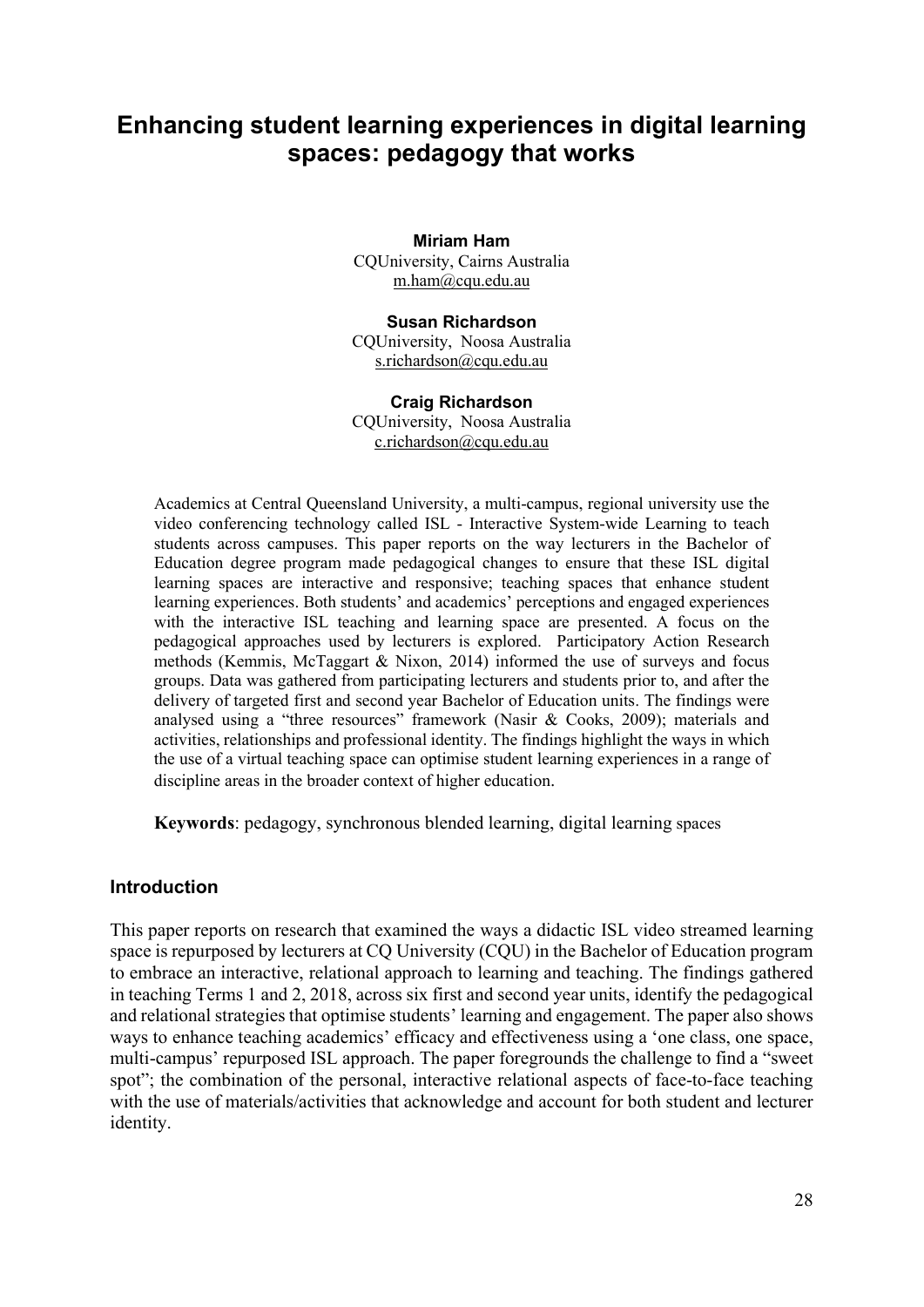# **Context**

As a regional university with 26 campuses across Australia, CQU offers degrees through study in both on-campus and on-line distance modes. Many disciplines(e.g. engineering, aviation and business) conduct lectures using ISL; a synchronous digital video streamed teaching space where the lecture is beamed into classrooms on other CQU campuses. In the School of Education this mode of lecture delivery is not typically preferred due to the didactic teaching methods historically used, the issues related to the availability of ISL teaching spaces and limited staff expertise in using ISL. Instead, Bachelor of Education under-graduate students usually have only two options of accessing their classes; on campus or online distance.

In 2017, the authors as campus co-ordinators on two smaller CQU campuses identified three issues which resulted in this investigation. First, low enrolments on both campuses, second limited access to experienced sessional lecturing staff in Cairns, and third the Noosa campus involved a significant pool of experienced lecturers whose employment was under threat. The use of ISL provided a solution that could respond to these issues. The ISL delivery platform enabled teaching from one campus site to students face-to-face and simultaneously in real time, to students sitting in situ, at another campus, connected remotely. The aim was to create a 'one class, one space' feel within an alternative synchronous blended learning and teaching space to enhance student engagement with each other and with the lecturer in a way that replicated the face-to-face mode. A literature review was undertaken to identify the approaches that had been tried in other contexts, and to determine the likely nature of adaptations to learning and teaching experiences that might be warranted in our repurposed ISL space.

## Literature guiding the project

The Learning and Teaching division at CQU has published a single information sheet for lecturers about teaching using the ISL platform (*Ten Top Tips*, CQUniversity, 2016). Although informative, it mainly focussed on technical advice to guide first time users of ISL system. Limited advice was available to guide the ways in which the ISL space could embrace interactive, inclusive teaching pedagogies that were purposefully designed to develop a community of learners (Lave & Wenger, 1991). Considerations about how lecturers could foster collaborative learning approaches that replicated the best-practice benefits of face-to-face teaching through point-in-time feedback, real-time peer/lecturer discussions and an enhanced sense of lecturer/student, student/student connectedness (Churchill et al., 2019) could be facilitated in the ISL space, were not articulated.

The Blended Synchronous Learning Project (Bower, Delgarno, Kennedy, Lee & Kenney, 2015), funded by the Office for Learning and Teaching through the Australian Government, reported on a scoping study that explored the types of synchronous technologies used by Australian and New Zealand tertiary educators. The project investigated how rich-media technologies such as web conferencing, desktop video conferencing and virtual worlds could be used to effectively unite remote and face-to-face students in the same live classes. Though the project reported positive impacts, a review of the case studies found that none were conducted with the intent to specifically emulate the face-to-face experience with a focus on cross campus engagement and lecturer/student collaboration. Nonetheless, a cross-case analysis identified issues of interest for us. First, the findings noted that remote and face-to-face students valued several aspects of blended synchronous learning; namely, the flexibility, connectedness and sense of community, exposure to broader perspectives from other students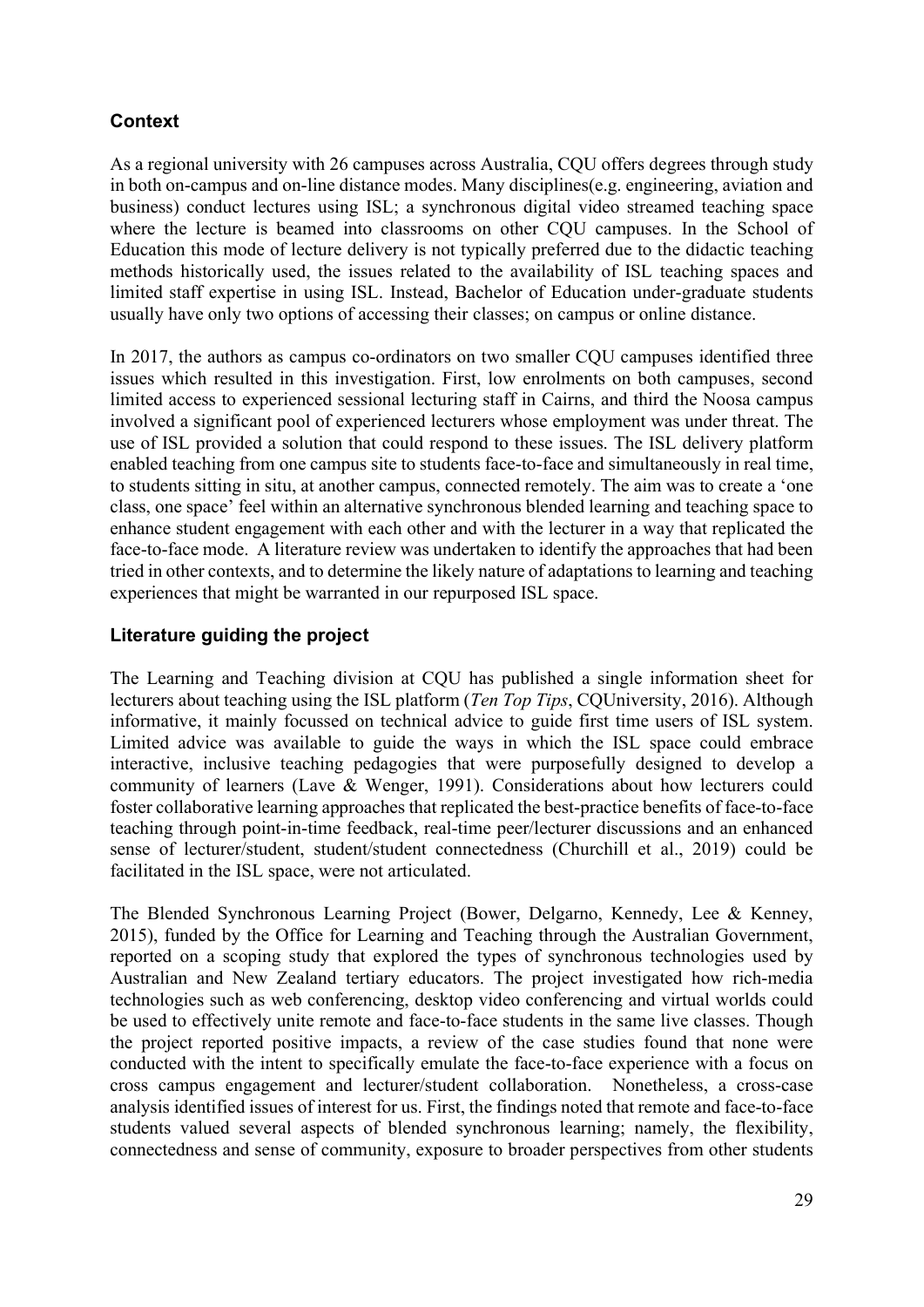and an engagement in a wider range of activities (Bower et al., 2015, p. 4). Second, the findings indicated that lecturers recognised the potential benefits of blended synchronous learning but that "teaching in this way placed high demands on teachers in terms of cognitive load" (Bower, et al., 2015, p. 4). Technology reliability concerns were also identified by lecturers in the project as issues with which they had to contend when teaching in this mode.

The guiding principles in the Learning Spaces Framework (MCEETYA, 2007, p. 4) note that educators need to be mindful that their practices promote; flexibility, inclusivity, collaboration, creativity, student interaction and engagement. The framework highlights that lecturers should approach classes with an open mind about the space to allow for all participants to be responsive to issues and opportunities as they arose rather than setting out a rigid set of expectations and practices (p. 5). In addition, the guiding principles suggest that forming relationships is a necessary focus of the creation of any digital learning space, particularly in developing trust between participants to facilitate an inclusive collaborative, creative space. Our study purposefully targeted the range of pedagogical, relational strategies that lecturers could use to build a community of learners to improve the sense of connectedness between students and lecturers across the virtual and face-to-face learning and teaching space.

Nasir and Cooks' (2009) research on learner identity conducted with students in the USA, contends that learner identity is constructed within a learning setting and that the notion of identity relates to three key elements which are posited within the learning setting. These elements include (1) the use of materials and activities, (2) the formation of relationships and (3) the construct of professional identity. They found that each of these elements can act as either a barrier or enabler to engagement thus influencing the way students and lecturers learned. These three elements provided a framework for data analysis and encapsulated our study aim to find the 'sweet spot' which is discussed in more detail in a later section.

## Methodology

Our study was framed around a Participatory Action Research (PAR) (Kemmis, McTaggart & Nixon, 2014) approach; an approach that invited student and staff participants to actively engage in a research project that was both exploratory and responsive. The PAR framework facilitated all participants to take on the role of active researchers through the cycles of Plan, Activity and Evaluate/Reflect, as presented in Figure 1.

Staff and students worked together to design pedagogical strategies that enhanced participants' engagement within the class. Lecturers were responsive in all stages of the cycles, but particularly at the planning and action stages. The students' role centred around providing evaluative reflection point in time to give staff explicit feedback about their engagement in each cycle. Figure 1 shows that there were three levels on which the PAR cycles were enacted. At the Micro staff informally planned, enacted and reflected to respond to problems within individual teaching sessions, with students giving immediate feedback. At the Meso level, staff formally planned, enacted and reflected on teaching sessions and then spoke with students and other participating staff about those practices across the teaching term. The Macro level involved staff focus groups, where they reflected on and reviewed teaching practices used, identifying and discussing the strengths and challenges of practices used as well as the impacts on student engagement. Collective feedback was used to plan for teaching iterations in future teaching terms. Students were not as engaged in evaluation in the Macro level of the process other than to provide survey responses which served as a catalyst for the staff reflection. The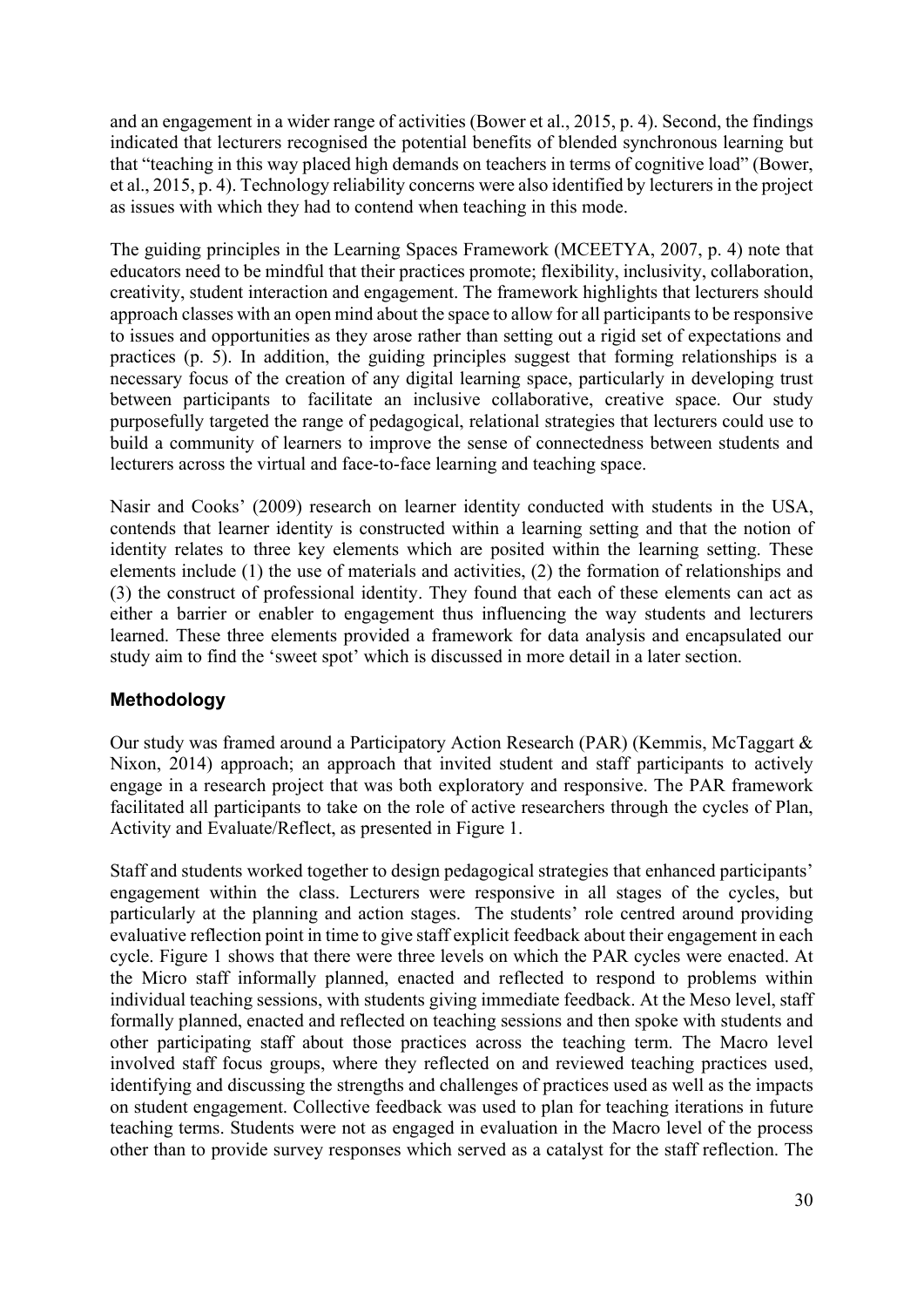PAR cycles were useful in providing students with a level of responsibility in and for their learning, complementary to that of each individual lecturer's input. This is an aspect of implementation that aligns with PAR through which participants have a voice. The threeresource model (Nasir & Cooks, 2009) was the framework through which formal data was analysed.



Figure 1: PAR cycles: the role of lecturers and students

Ethics approval for the project was sought and confirmed from CQUniversity (Approval number: 0000021348). Additional written approval for the project was provided by CQUniversity's Provost for Learning and Teaching services. Formalised data collection instruments were used at key junctures at the end of each teaching term. Participating students (Term 1, n=28; Term 2, n=29) were invited to complete surveys which posed open-ended questions that required commentary style responses as well as Likert scale rated statements. The survey data provided descriptive statistics only. Completion of the surveys was voluntary and nearly all students completed them (Term 1 n=26, Term 2 n=27). Student participants were predominantly female, aged  $19 - 35$ , and were in their first or second year of tertiary study. At the end of each term, participating lecturers (Term 1,  $n=3$ ; Term 2,  $n=3$ ; two of whom were the authors of this paper) voluntarily participated in audio-recorded focus groups. Data was collected about the pedagogies that enhanced learning and teaching in our ISL space, as well as about the ways in which the pedagogies acted as enablers and/or barriers to inclusive participation and engagement in that space.

## Findings

A sample of qualitative student feedback comments, collated through the open-ended survey questions, is presented in the following sections to evidence the ways in which students described the repurposed ISL experience. The feedback snapshots highlight both enablers and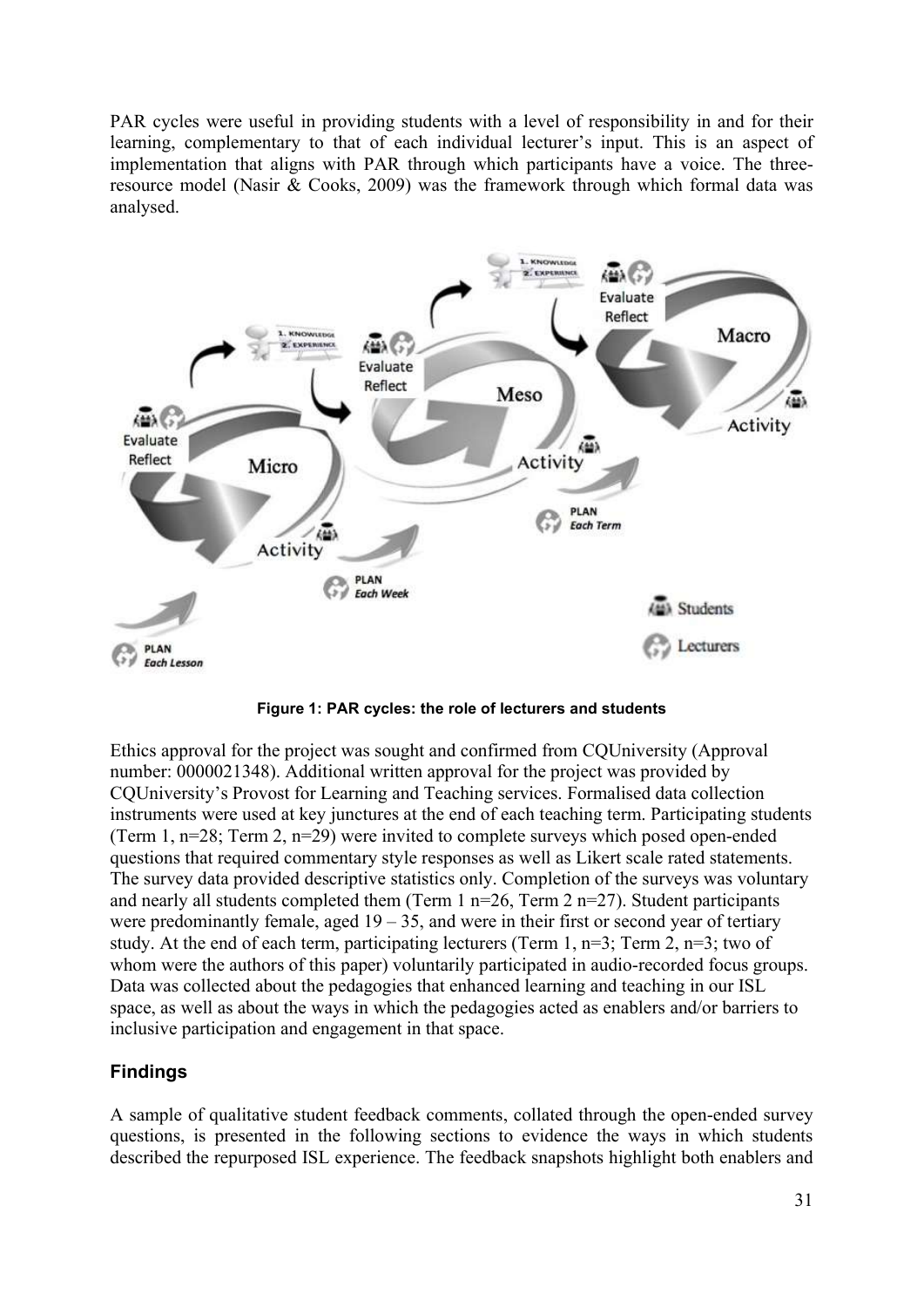barriers to student engagement and study success. The quantitative data is also presented in order to note beginning understandings about the ways in which students perceived the repurposed ISL experience.

## Cycle 1: Term 1, 2018, Student perceptions

The data showed that 22 of the 26 students agreed that the ISL classes allowed them to effectively participate in their unit of study, 17 of the 26 noticed a difference in the way they engaged with their lecturer in the ISL space, and 22 students of the 26 participants agreed that they had adjusted to the ISL space. Nineteen students agreed that they were comfortable working in the ISL space. Under half of the students  $(n=11)$  agreed that they found it hard to ask questions and clarify information in the ISL class, whilst only six students reported that the ISL space did not support a suitable range of hands on activities.

|                                                                                                                           | <b>Response</b>                    |                |                 |              |                  |                |       |                |                          |                |
|---------------------------------------------------------------------------------------------------------------------------|------------------------------------|----------------|-----------------|--------------|------------------|----------------|-------|----------------|--------------------------|----------------|
| <b>Quantitative Questions 1-6</b>                                                                                         | <b>Strongly</b><br><b>Disagree</b> |                | <b>Disagree</b> |              | <b>Uncertain</b> |                | Agree |                | <b>Strongly</b><br>Agree |                |
|                                                                                                                           | T1                                 | T2             | T1              | T2           | <b>T1</b>        | T <sub>2</sub> | T1    | T <sub>2</sub> | T1                       | T <sub>2</sub> |
| The ISL classes allow me to effectively<br>participate in my unit of study                                                | 1                                  | 0              | 3               | 4            | $\Omega$         | 5              | 13    | 11             | 9                        | 7              |
| I notice a difference between the way I<br>engage with my lecturer in the ISL<br>classroom than in the non ISL classroom. | 1                                  | $\mathbf{1}$   | 5               | $\mathbf{1}$ | 3                | 4              | 10    | 13             | 7                        | 8              |
| I find it hard to ask questions and clarify<br>information in the ISL classroom.                                          | 5                                  | 5              | 8               | 6            | $\mathcal{P}$    | 6              | 9     | 6              | 2                        | 4              |
| I am comfortable within the ISL<br>classroom.                                                                             | 0                                  | $\mathfrak{p}$ | 3               | 5            | 3                | 7              | 12    | 9              | 7                        | 4              |
| I have adjusted to the demands of the<br>ISL classroom as the term has<br>progressed.                                     | $\Omega$                           | $\mathfrak{p}$ | $\overline{2}$  | 3            | $\mathcal{P}$    | 5              | 12    | 10             | 10                       | 6              |
| The ISL classroom does not support a<br>suitable range of hands on activities.                                            | 7                                  | 5              | 6               | 4            | 5                | 7              | 4     | 5              | 4                        | 6              |

Table 1 Quantitative survey data Term 1 and 2, 2018

While the quantitative data indicated that most students appeared positive about the ISL space, student commentary from the open-ended question responses showed that they had generally experienced a sense of initial discomfort in the first phase of the study. This was borne from the different learning environment and from the different nature of the interaction between lecturer and students. Student commentary highlighted the shortcomings and awkwardness of the technical 'hard-ware' components of the space that detracted from the student learning experience rather than lecturers' use of activities, materials and relationship building strategies. For example, students made comments about the clarity of the screen, microphone usage, the disconnect between screens. Student A for example commented that,

"It's a bit awkward. We don't like the way the ISL cuts off quickly at the end of the session and I do find it a bit hard to ask questions and get information clarified. It felt like you couldn't talk for the fear of talking over the top of someone".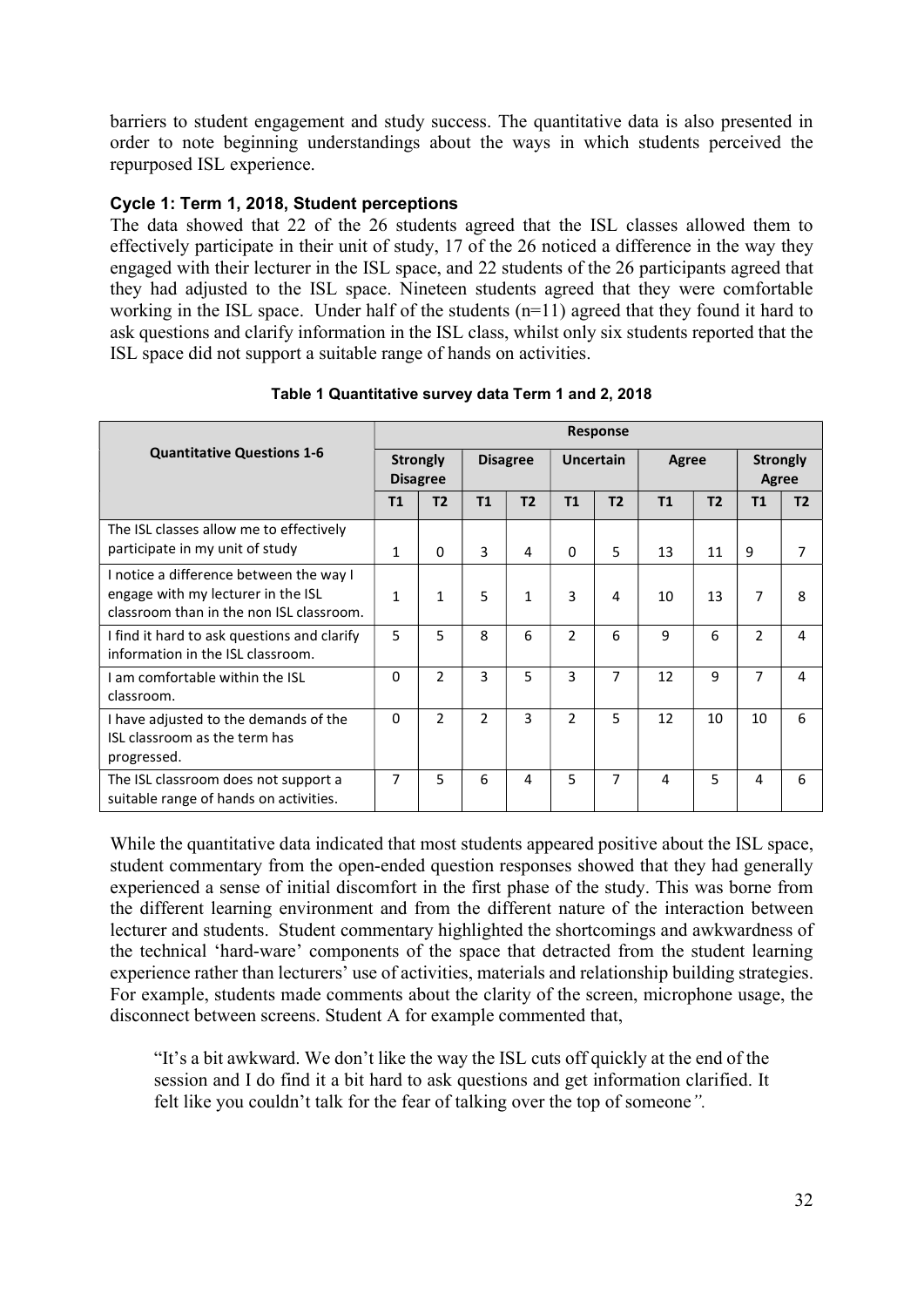Significantly, student commentary identified that, "the teacher plays an important role on whether it's successful or not" (Student E). Relational connections between the lecturer and students, face-to-face and across the digital space, were highlighted positively in the data. With regards to specific strategies used by lecturers, students commented that they liked it when lecturers used their name intentionally through questioning to draw them into the discussion. For example, Student C commented that, "the lecturers really want us to share ideas and they encourage questions and give us explanations. There are a lot of inclusive practices that the lecturers use and I like that. They try to use our names where possible". They also commented that relational connections were evidenced through the teaching pedagogies used by individual lecturers and identified that for some lecturers, this was a teaching strength. Only one student participant identified lecturer interaction as a barrier to engaging in the ISL space. The student (Student D) commented that,

"…the lecturer appeared to forget that the other campus existed. She taught mainly to the students sitting in front of her on campus and she did not consistently refer to us or engage with the other campuses at the other end of the computer screen.".

Overall, the students indicated that whilst they had a strong and consistent preference for faceto-face learning experiences, they preferred the repurposed ISL approach over the online, distance mode.

#### Cycle 1: Term 1, 2018, Lecturer perceptions

Lecturers' comments regarding their experiences in Term 1, 2018 showed that they too experienced discomfort within the ISL learning and teaching space. In the focus group discussion, lecturing staff offered mixed views about adjusting to the demands of the ISL space. Lecturer A described the way in which she, "…struggled to apply best practice teaching pedagogy within the ISL setting". She offered further that she, "...felt somewhat undervalued for the work compared to the level and recognition of skills that were required." The other two lecturers acknowledged the difficulties, but they talked about their respective approaches that were proactive towards problem solving the challenges.

Summarised commentary from all lecturers indicated that the effective and successful management of technological issues was a critical influence on the efficacy of the learning and teaching experience. Lecturers noted that minor technology issues caused frustration. Lecturer B noted as well that his students said things like, "…you've disappeared again. Lecturer B, I don't think we can see what you're talking about? Should we be looking at a blank screen?" The lecturers described the difficulties in managing the teaching tools such as the whiteboard, the document camera, the multiple screens, the power-point, the manipulatives as well as the positioning of the students themselves, outlining how this was continuously negotiated and problem-solved through collaboration with students to find a mutually satisfactory resolution.

The three staff acknowledged that there was a difference in the way they engaged with their students in the space; different from the ways they engaged usually in their regular face-to-face and/or on-line teaching spaces. Collectively the lecturers suggested that, "interactions were quite open and polite. Students were responsive, but there was something lacking. After much thought, I would label this as the 'warmth of a personal touch'" (Lecturer B).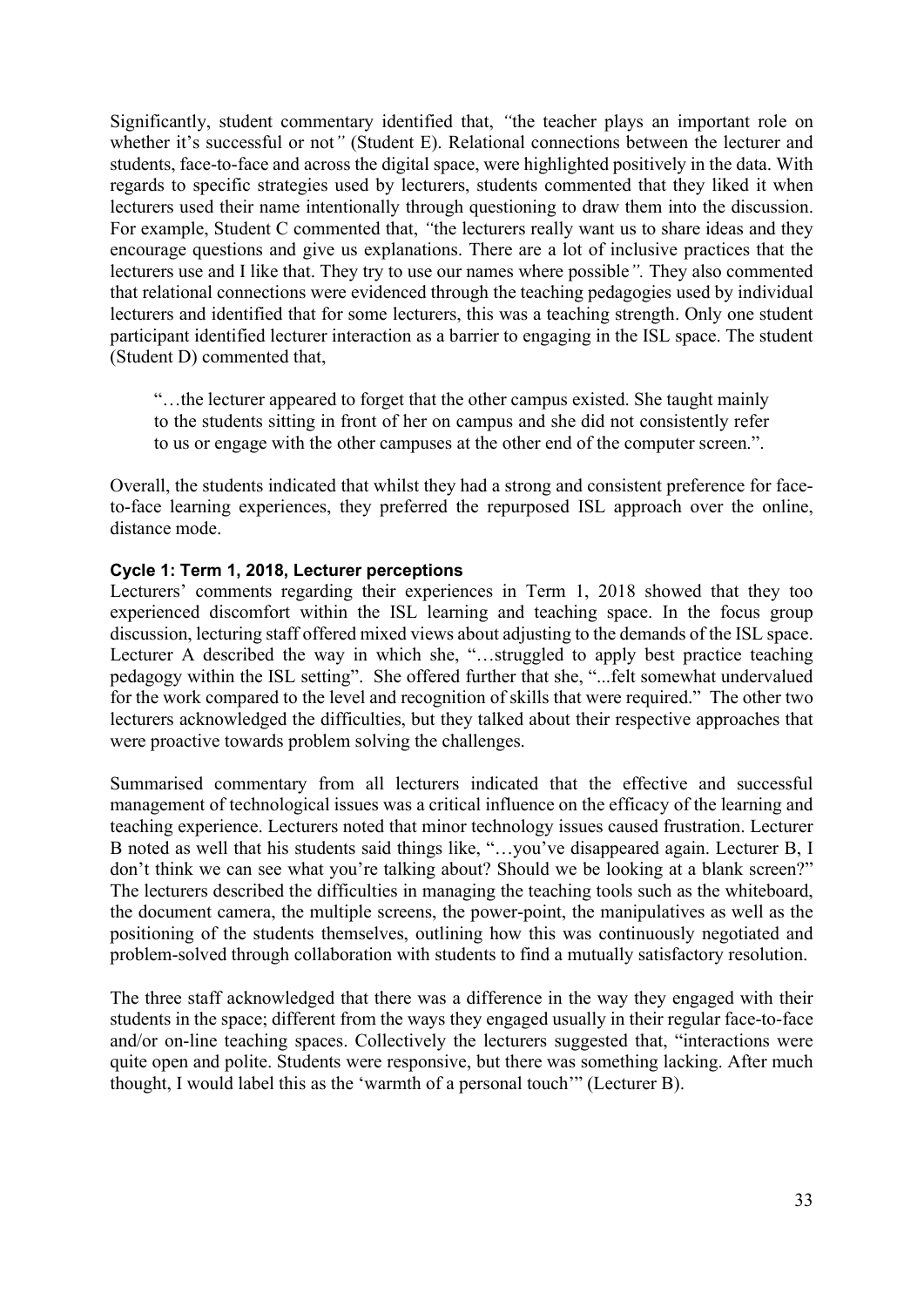### Cycle 2: Term 2, 2018, Student perceptions

Table 1 shows similar trends in the quantitative data collected in the second cycle, however there was a change in focus in the qualitative commentary sourced from the student surveys. Student commentary qualified Term 1 perceptions about the ISL space, noting specifically lecturers' improved use of the technology: "The equipment sometimes still does not work. But it is definitely better than last term" (Student F). With the technological issues from Term 1 resolved, the findings in the second cycle focussed more on the interactions and relationships between lecturers/students and students/students. The students acknowledged that our repurposed ISL approach afforded the benefits of having a wider range of lecturers and lecturing expertise as well as access to a wider range of opinions and ideas from other students. Student H noted, "as well we get access to a wider range of lecturers that we otherwise wouldn't". Student A noted that, "we have been encouraged to share ideas and consider viewpoints outside of the limits of the physical space, which is great".

### Cycle 2: Term 2, 2018, Lecturer perceptions

Lecturer views were strongly linked to their varying levels of teaching comfort experienced. Lecturer C who had taught using ISL in Term 1, 2018 commented,

"I had already worked out how to do hands-on activities using a digital platform and had used google docs a lot. I worked hard to learn [student] names and learn voices as well. I emailed students throughout the week, answering questions that they were unwilling to ask in class. My focus was on building relationships.".

Lecturer C noted that she, "worked hard to use humour, to use students' names and to give explicit instructions about the progress of the lesson. I sometimes felt resistance from the group about them giving feedback to others across campus".

Lecturer E who lectured in the repurposed ISL space for the first time in Term 2, highlighted practical strategies that worked in the digital space from the outset. She said, "I got to know the students' names quickly. I also found just simply putting every instruction that I needed for students to follow on the PowerPoint, so that when they were doing a task, they kept referring back to the screen not to me."

On the other hand, Staff member D, also new to the ISL lecturing mode, commented,

"I feel really discomforted by this ISL teaching. I am discomforted by a disconnect with my usual teaching methods and the needs of the ISL space. Other colleagues helped me…but I couldn't change the PowerPoint slides, the clicker doesn't work from that position, I really tried to get the groups talking but I didn't manage to create that. My teaching style relies heavily on developing close relationships with students.".

Her final comments indicate that she was never able to resolve the feeling of loss she experienced as she, "felt like I'd lost my immediacy and I wanted it back".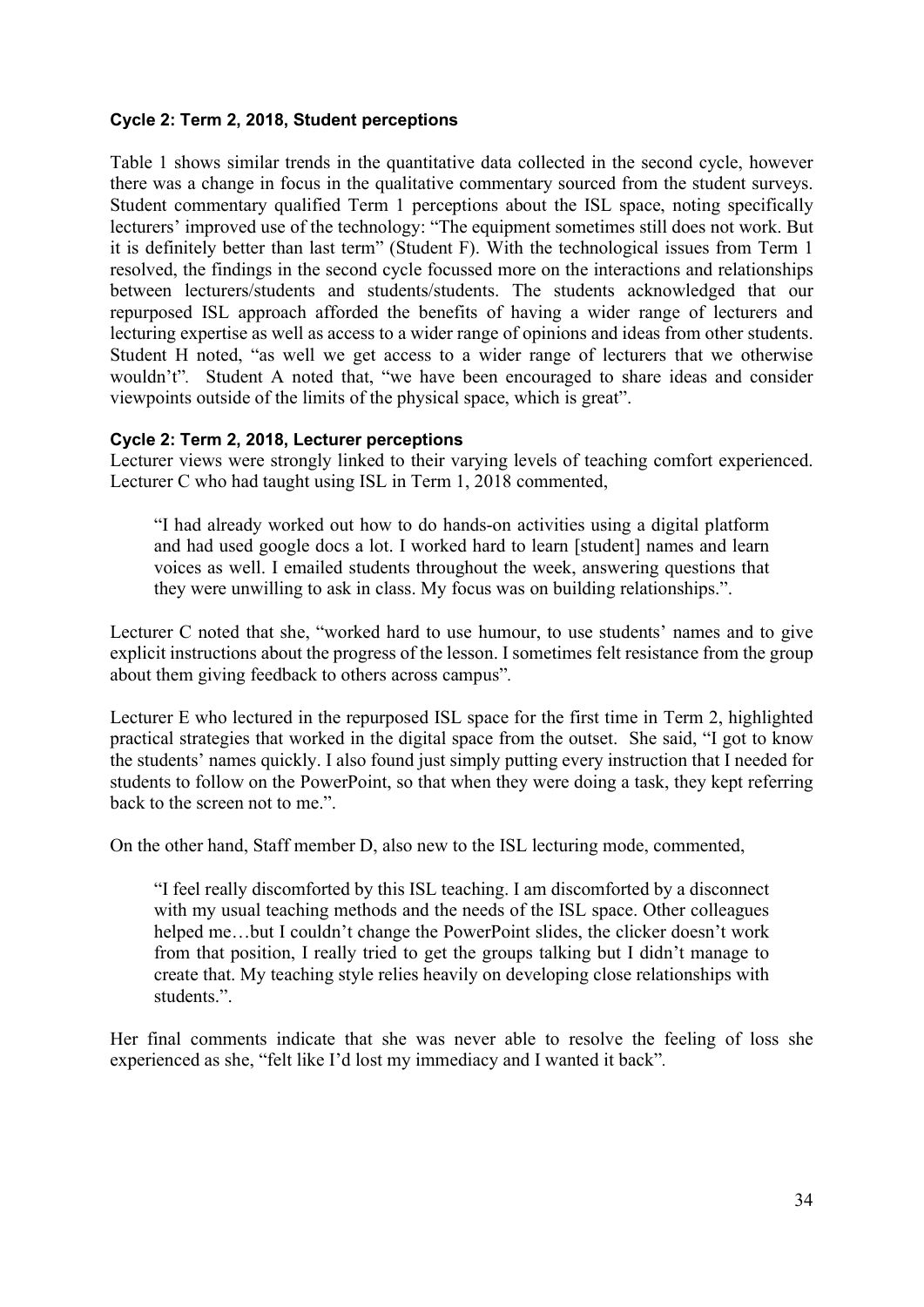## **Discussion**

The aim of our repurposed ISL study was to examine the way lecturers could provide robust, authentic learning and teaching experiences for students that replicated the face-to-face mode. It became clear that the challenge for participating lecturers was to find the "sweet spot". That is, the space where personal, interactive relational aspects of face-to-face teaching combined with the use of materials/activities that acknowledged and accounted for both student and teacher identity. A researcher construct of the "sweet spot" is presented in Figure 2. The construct is an adaptation of the three resource model (Nasir & Cook, 2009). Each of the three key elements is considered in the following discussion.



Figure 2: 'Sweet Spot": relationships, materials/activities, professional identity

### Materials and activities

The findings from the first cycle of data collection identified a willingness of lecturers and students to engage in the ISL teaching space, but there was a clear frustration with the actual technological aspects and hardware elements of the ISL functionality. All lecturers across the two terms noted similar challenges in terms of the way in which they adapted their teaching strategies to respond to the hardware and physical room constraints. In response to the findings from Cycle 1, at the end of Term 1, 2018, key recommendations for the ways the technical aspects could be managed successfully were identified by staff and students. The recommendations, implemented in Term 2, 2018, included:

- design a set up and trouble-shooting guide to instruct the use of camera and microphones;
- manage time to be mindful of the automatic cut off before the wrap up, specifically watch for the 5 min warning;
- use interactive word docs (Googledocs) to facilitate cross campus groupwork;
- limit white board use or if using white board write in four inch font using jumbo black pens;
- exchange continuous feedback from one campus to the other about camera location and positioning of lecturer to stay in frame; and
- use the most suitable lecture spaces to host the ISL teaching platform.

It is clear from the lecturer and student feedback at the end of Term 2, 2018 that the specific use of these explicit teaching strategies had a positive impact on the teaching/learning experience, and that student perceptions had shifted beyond the technical barriers to the benefits of accessing a wider source of opinions and expertise. There was acknowledgement that practical, engaging interactional activities like Googledocs could be utilised effectively.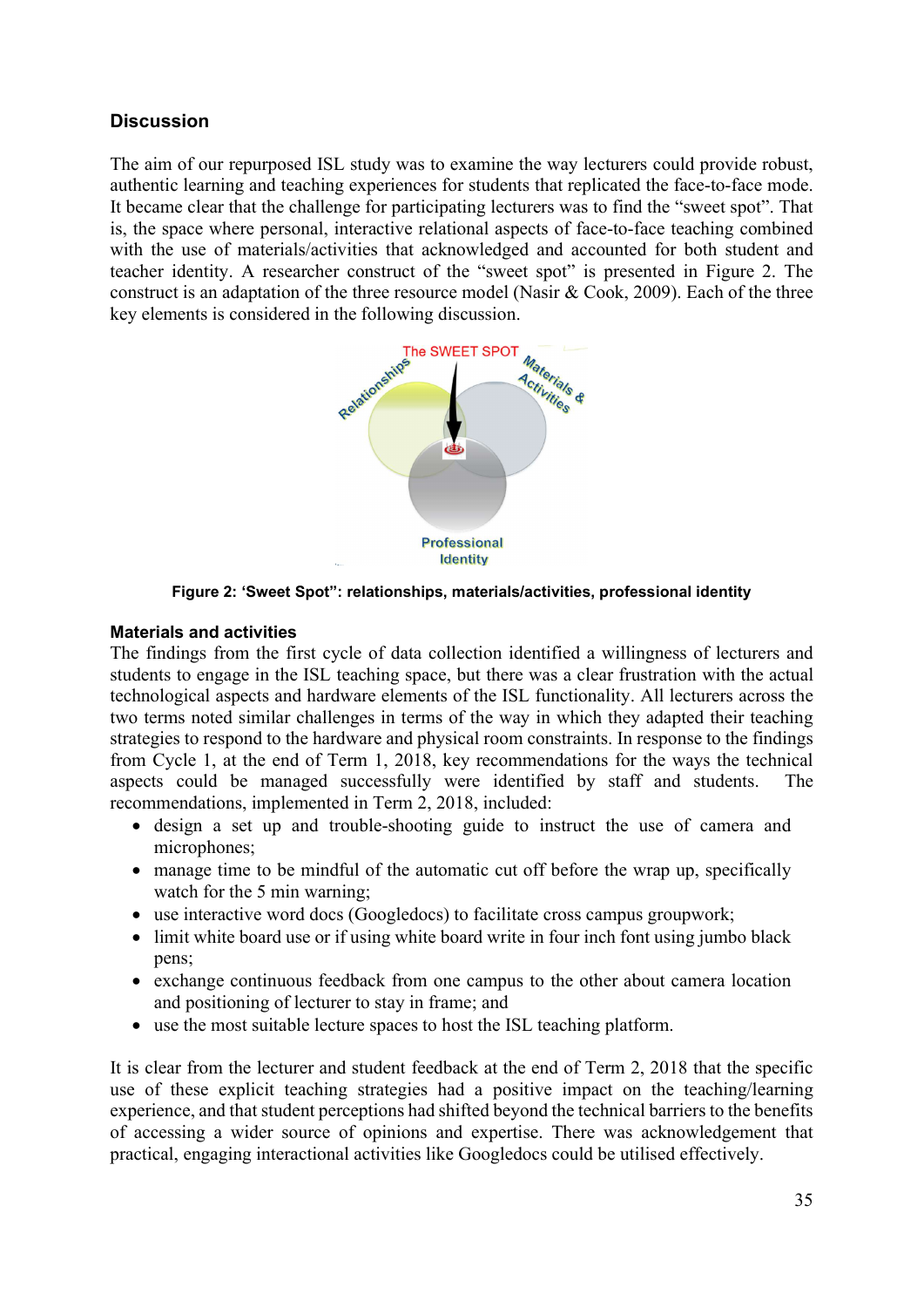These results support and confirm the experiences recorded in many of the case studies in the Blended Synchronous Learning Project (Bower et.al., 2015). In that project and in this study, it was evidenced that as lecturers and students worked together to identify problems and find solutions to those problems, they became confident to extend upon and explore the options available within the space. Positive shifts in lecturer and student perceptions about our repurposed ISL space resulted from frequent and regular collaborations that lead to quick resolutions.

## Relationships

A student recommendation made in Term 1 2018 was that lecturers needed to engage with all students on all campuses through purposeful inclusion. Unlike the 2015 Blended Synchronous Learning project (Bower et al., 2015) where the focus was on the range and variety of technologies that could be used to deliver content, the pedagogical focus for our study shifted to developing relationships highlighted in Nasir and Cook's (2009) work. Once the technical issues were addressed, only then could the lecturers' prime focus turn to developing relationships. These efforts then targeted developing strong connections and trust between lecturers and their students, and between students themselves. Students recognised the efforts that lecturers were making to adopt a 'one class, one space' approach in Term 2. Comments from students noted that, "teachers are really intentional about all students participating and it certainly diminishes the 'anti-social' feeling of an on-line lecture" (Student G).

This was acknowledged by the lecturers themselves, three of whom suggested that they felt that they had made significant in-roads into their connections with the students on both campuses. Interestingly it was the two lecturers who claimed the highest level of discomfort in the teaching space that reported that they did not feel as though they had made gains in their relationships with students. The three lecturers that were comfortable with the relationships that they had developed with students, facilitated experimentation with innovative ideas for their teaching. Their interactions with students focussed on strategies and approaches that created opportunities for students to work together and to learn from each other. This appeared to only be possible once the lecturer felt that they had a sufficiently strong bond with the whole class, as one class.

The recommendations, implemented in Term 2, 2018, included the following:

- explicit strategies that developed quick, ready familiarity with student names for both the face-to-face and virtual campuses particularly for questioning;
- engage in informal conversations with all students prior to the start of the lecture;
- use explicit discussion protocols that required participation from all; and
- use of frequent 'checks-for-learning' between chunks of directed teaching and discussion.

### **Identity**

This study showed that all participants felt a level of discomfort when the ISL space was first introduced. However, it was mainly the lecturers who raised and described this aspect, connecting it to their identity. Hedberg (2011) discussed how the introduction of technology into a teaching space can be a disruption and can create anxiety for staff. He described that "the pedagogy of discomfort occurs where teachers are challenged to address their concerns and to embrace a more flexible sense of the self" (p.2). For two of the lecturers, the discomfort associated with the challenges impacted on their professional identity. They said things like, "I let the students down" and "I could have done more, I usually teach much better than this. I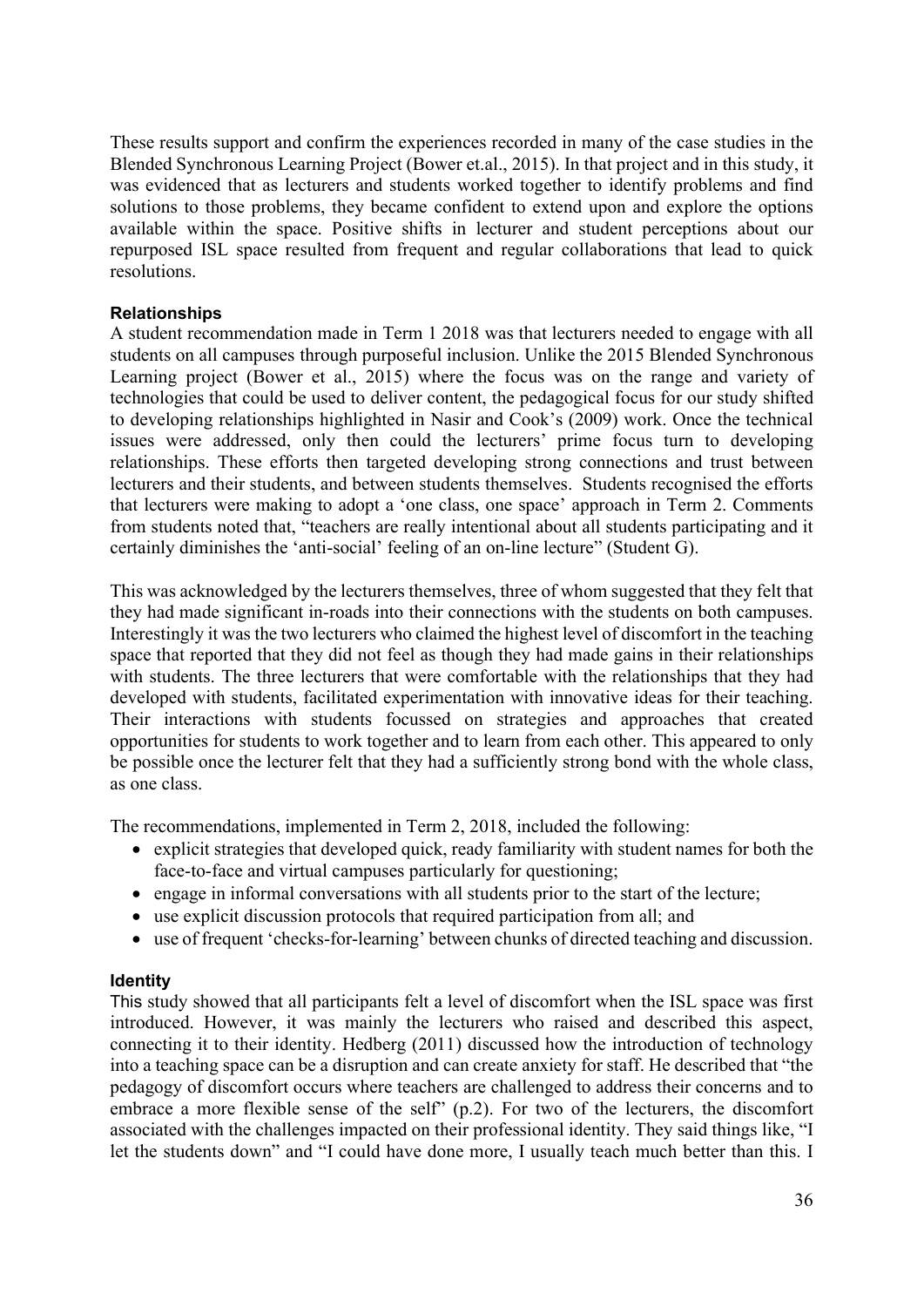usually have really strong connections with my students.". It appears that a shift in their professional identity compromised the way they viewed their relationships with the students. Interestingly, this perceived non-relationship was not identified in the data gathered from students. Furthermore, when the two lecturers were presented with anecdotal and survey evidence of students' satisfaction with their teaching, the lecturers still could not reconcile this with their own perception of their professional identity. In short, they could not accept that the students perceived their teaching in the ISL space to be positive and effective. It was as if a barrier had been created through their own negative perceptions and they were not able to get past it.

In contrast, the three lecturers who put aside their discomfort with the challenges and adopted a problem-solving approach to the ISL complexities, heightened their professional identities. They problem-solved through a 'can do' attitude that rippled through into positive lecturer/student relationships. This was evident in the way that they collegially discussed a wide range of lecturing strategies; the ways in which they tried to draw on pedagogies that reflected the face-to-face experience and simultaneously formed relationships with students. Most interestingly, these three lecturers recognised that the students had a responsibility to engage in the space as adult learners and they were willing to share the responsibility for learning equally.

The very recent work of Flavell et al. (2019) conducted with university lecturers, explains this difference by connecting lecturers' response to the adoption of introduced technology with their level of personal resilience. The findings from their research showed that lecturers had to be assisted to find solutions to their discomfort by addressing their emotional response through critical reflection. In our study, lecturers' regular discussions and observations about practice, which were made in socially informal settings, did add to the personal reflections with which lecturers were engaging. In hindsight though, a more formalised approach to reflection on practice, for practice, might have made for more positive impact for all participating lecturers. In our study this element of the guided, shared critical reflection only occurred at the end of the study rather than throughout.

The recommendations from findings, implemented in Term 2, 2018, included the following:

- establish, use and attend to protocols that target both respectful individual and collective professional behaviours;
- build trust and accountability through quality feedback and feed-forward to students;
- encourage risk-taking, problem-solving and questioning from, and to students and lecturers;
- develop the sense of 'one class, one space' through inclusive practices such as the use of terms such as 'we', 'us', 'our'; and
- mentor participating staff through formal and informal discussions.

## **Conclusions**

The study has shown that it is feasible to create a "one class, one space feel" in an ISL space, across campuses. The study identified specific pedagogical approaches and strategies that can be used by lecturers to maximise the efficacy of the experience for themselves and for their students. However, it is clear that the changing nature of academic identities must be acknowledged and nurtured to ensure that all participants feel comfortable in the learning and teaching space. The critical process of mentoring lecturers and students to facilitate selfreflection that challenges and develops their resilience for change must be acknowledged. All